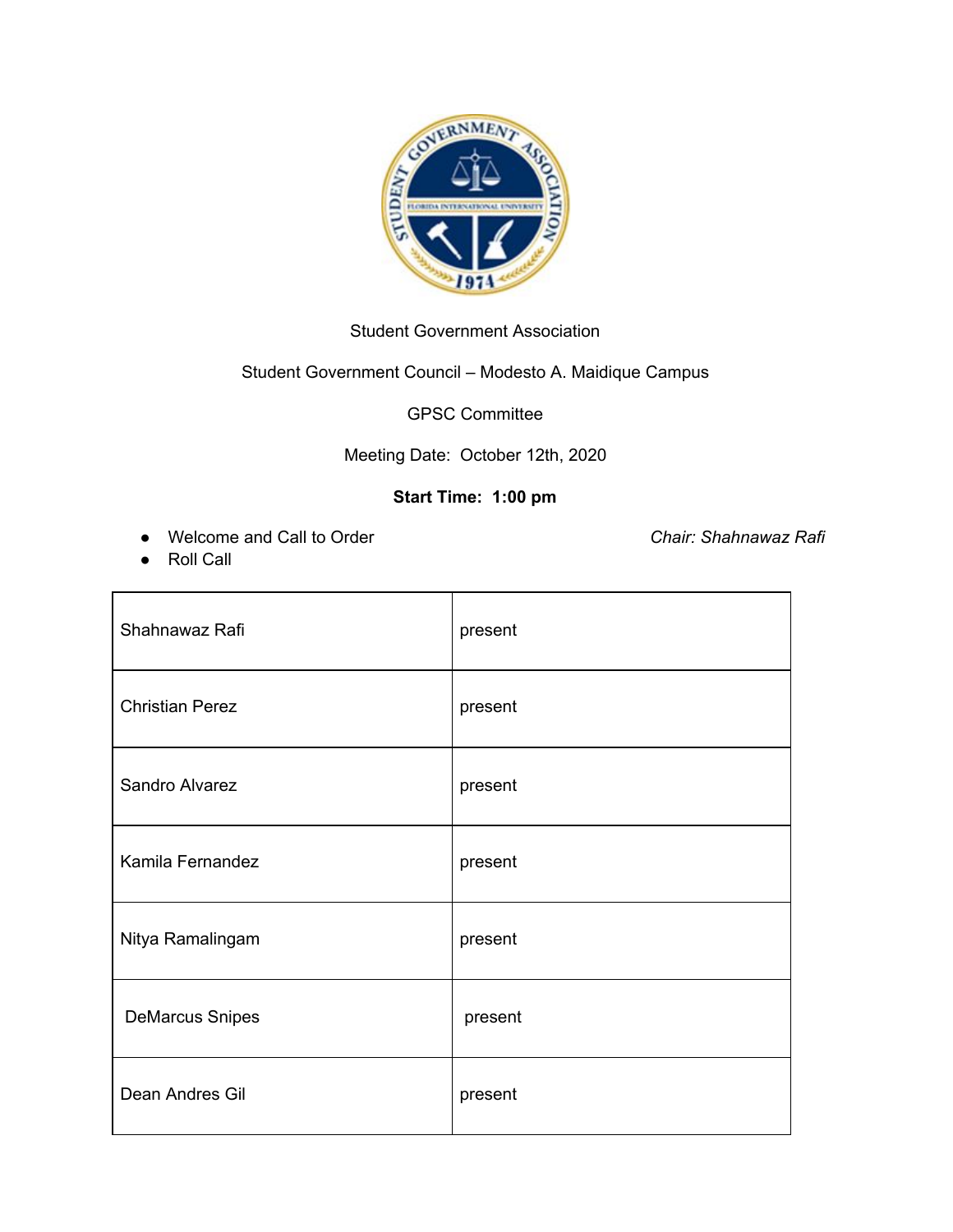| Dr. Lidia Kos | present |
|---------------|---------|
|---------------|---------|

- **● Open Forum**
	- No Comments
- **● Old Business**
	- No comments
- **● New Business**

### 1. Graduate Student Survey

- The committee introduces itself to Dr. Kos and Dr. Gil.
- Rafi presents the graduate survey to the committee and those in attendance
- He describes that the survey was for graduate students who came from several departments suffering from mental health issues and advisor problems.
- Survey is based on any challenges as an FIU graduate student and the different challenges they have experienced.
- Question 5 discusses the various options you have to speak with as a graduate student regarding your communication issues and problems at FIU.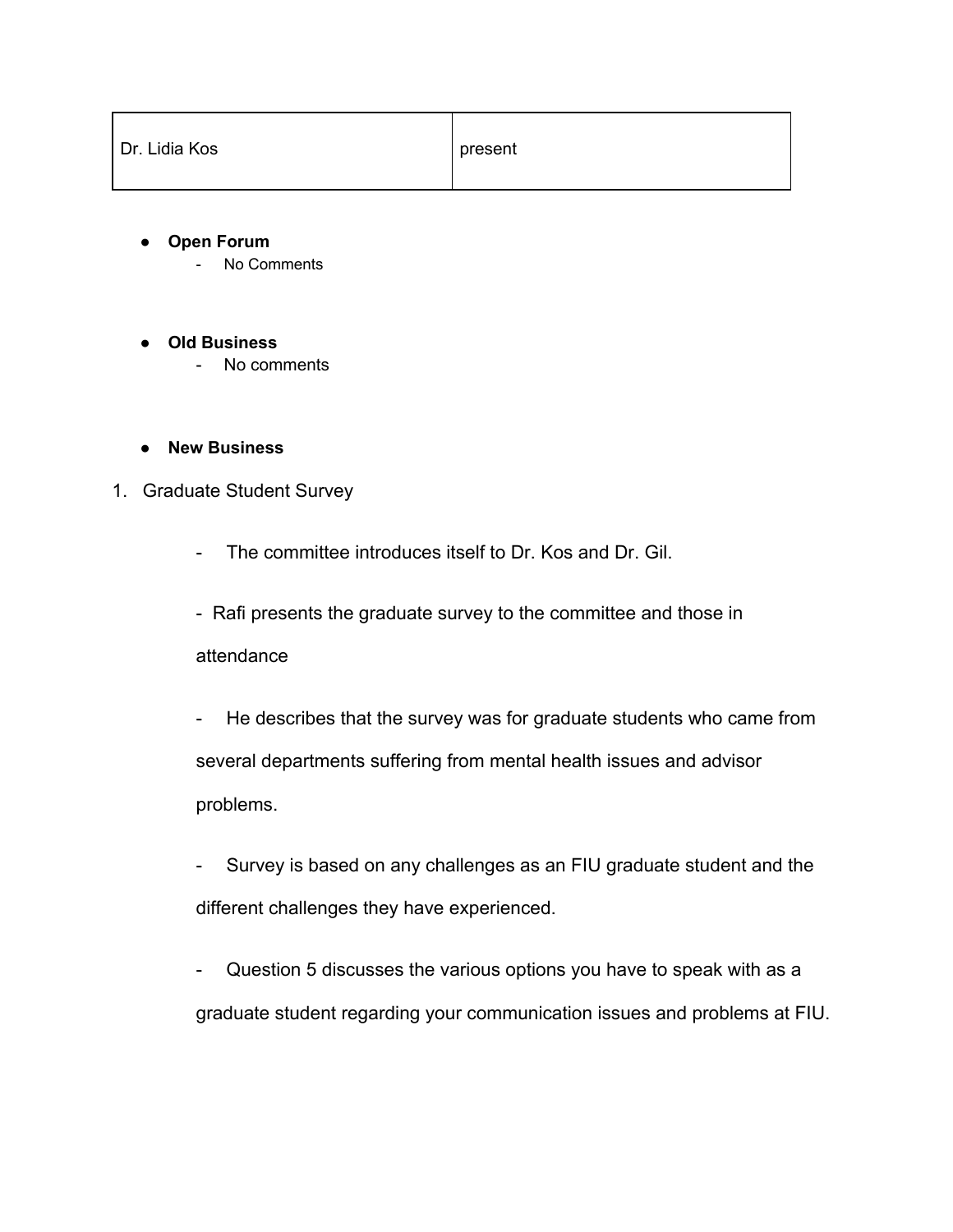- Questions 6 and 7 provides an open discussion where students can provide their own experiences.

In question 8 we are asking if somebody has been experiencing a mental health issue and what are we doing in order to address those factors.

- In question 11, we are asking why they haven't contacted any counseling services to see that they can communicate the mental health issues with the appropriate party.

In question 12, we ask if the courses you are addressing are relevant to your research or not.

- For question 13, we are asking if they received any specific guidelines on how to conduct their research from the graduate department head and advisor.

- For question 14, the question attempts to see if a student received specific guidelines that would help them to advance forward in their graduate degree.

- In question 16, we ask why they dropped from their current graduate program or not.

For question 18, we are trying to see if students have a knowledge of the options they have at UGS to help them advance their graduate degree.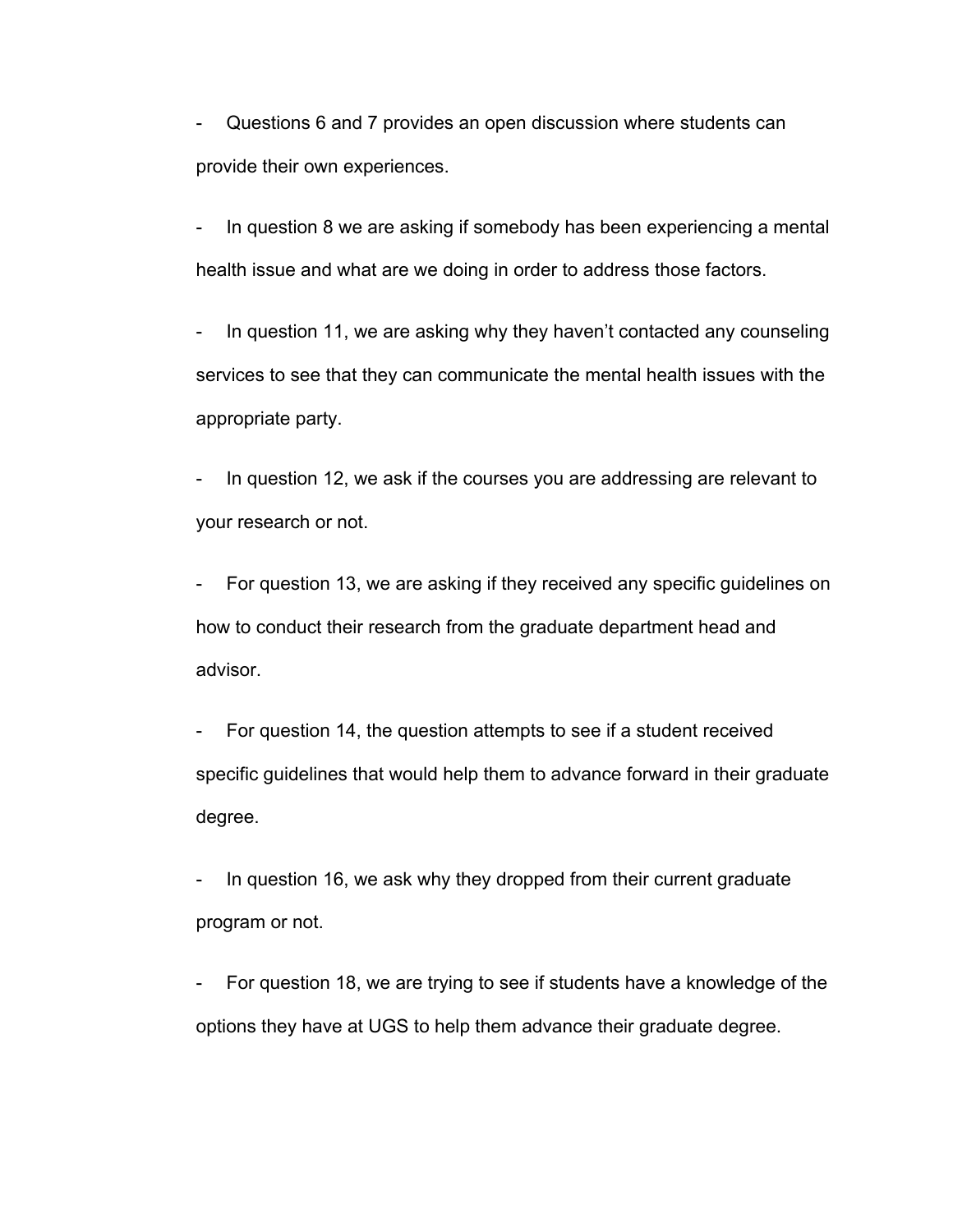- For question 20, we ask if you believe that your experience as a graduate student at FIU could be better with multiple opportunities.

- Dean Gil, asks are there any similar surveys already being done with graduate students across the university?

- He believes the process of approving the survey requires the general council and academic affairs.

- Some questions from a legal perspective must have a statement regarding places they can contact if they have a mental health problem.

- A study from many years ago focused on suicidal ideation and required that the survey provide a statement.

- The survey may acquire IRB approval due to the mental health issues asked in the survey.

- Open-ended questions may provide more challenges for analyzing the data later on.

In terms of the harassment and racial discrimination issues you should talk to your graduate program director not UGS.

- The questions on harassment and discrimination may need to be flushed out a bit better.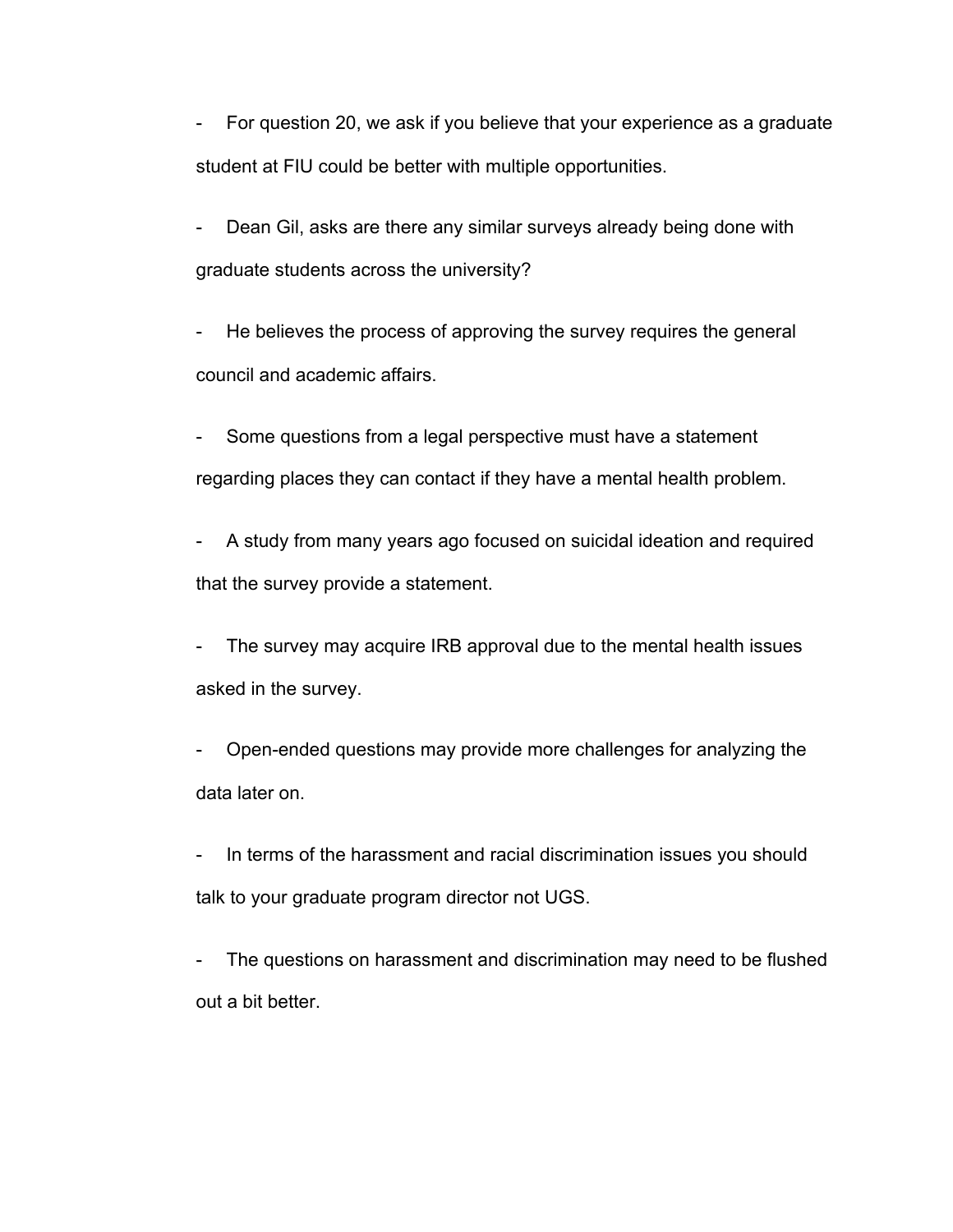- He recommends that the committee creates a **focus group of students going question by question for the students to see if their feedback leads to a change of questions.**

- The current circumstances related to the COVID19 pandemic may affect the response to these questions in the current survey.

- Dr. Kos speaks…..

- Dr. Kos asks if we are sending out the survey based on the GPSC or the UGS? And who has access to this data?

Rafi owns the results of this survey. Dr. Kos says that if you were to send this to the graduate council it may take months to be sent out with UGS backing.

Dean Gil says that the general concern of the university is that too many surveys are being sent out to students.

- He says that the graduate students must say that its important and it may be simpler to send out the survey based solely on GPSC.

- Then GPSC can come to the graduate school and present the results collected from the GPSC survey.

Make it clear that we state that the GPSC wants to pursue this road.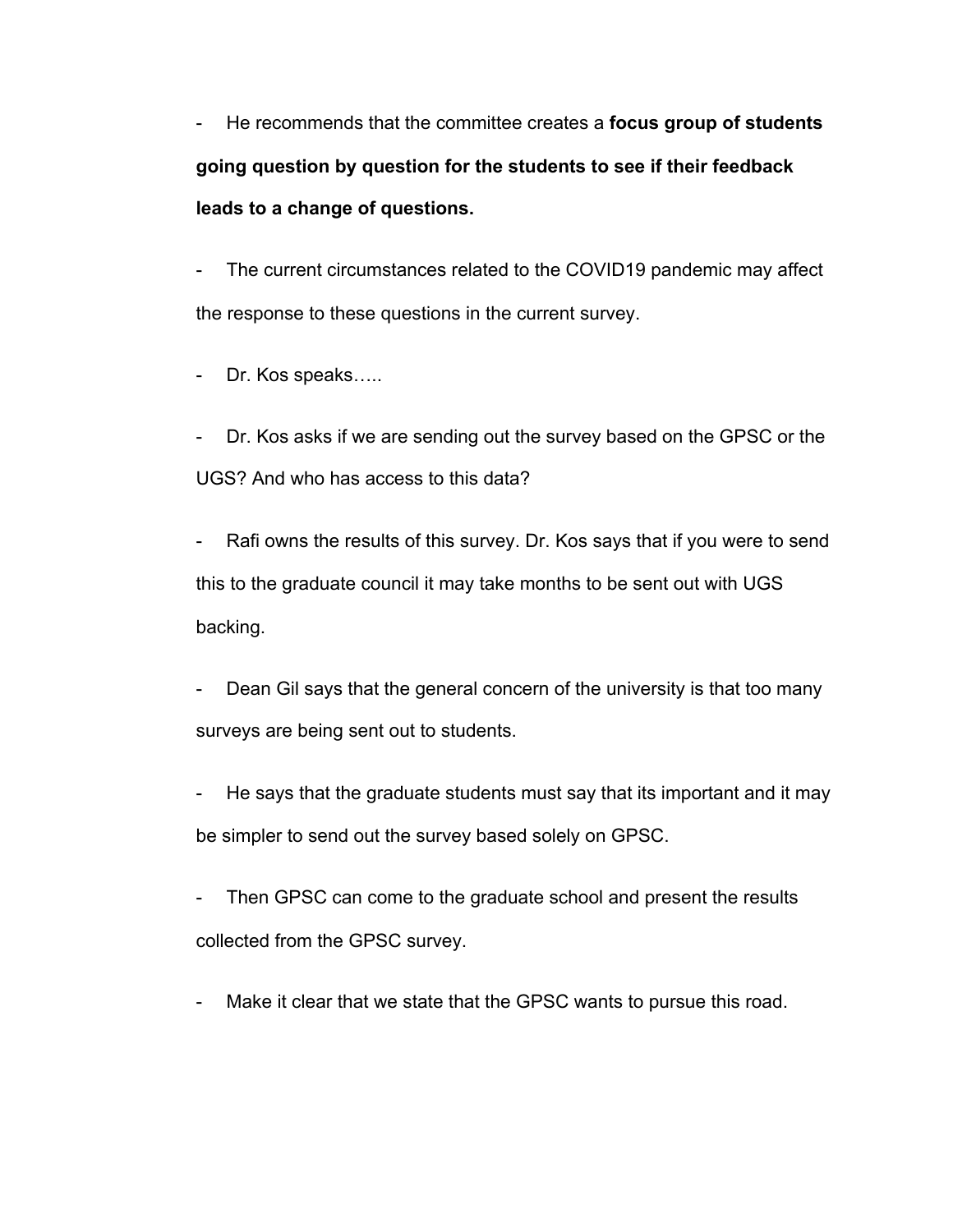- Dr. Kos says that in her experience over the last year sending the survey to Diana who deals with the legal ramifications of surveys will lead to the survey being sent to the general council at FIU slowing the process.

- The best approach would be for us to send it to UGS, and it would be wise to reach out to your colleges and graduate students in your program. It would be best to reach to your constituents on Facebook and/or Instagram to receive feedback for the survey.

You can then look at the responses you get and tell UGS what issues were discovered in the survey's results.

- There is too much in terms of what we're asking… a bit too broad, maybe best to conduct a focus group on this research.

It may be difficult to dissect what we're focused on and lead to only students that aren't feeling too good already.

Dean Gil and Dr. Kos ask use to think about What can we do in our role of representing our students? It's most effective to focus on one topic solely.

- We must determine what is important for us and what we can have an impact on.

Dean Gil speaks....

- He says he's assuming that we are trying to identify a certain proportion of students that are more focused on in terms of the issue in the survey.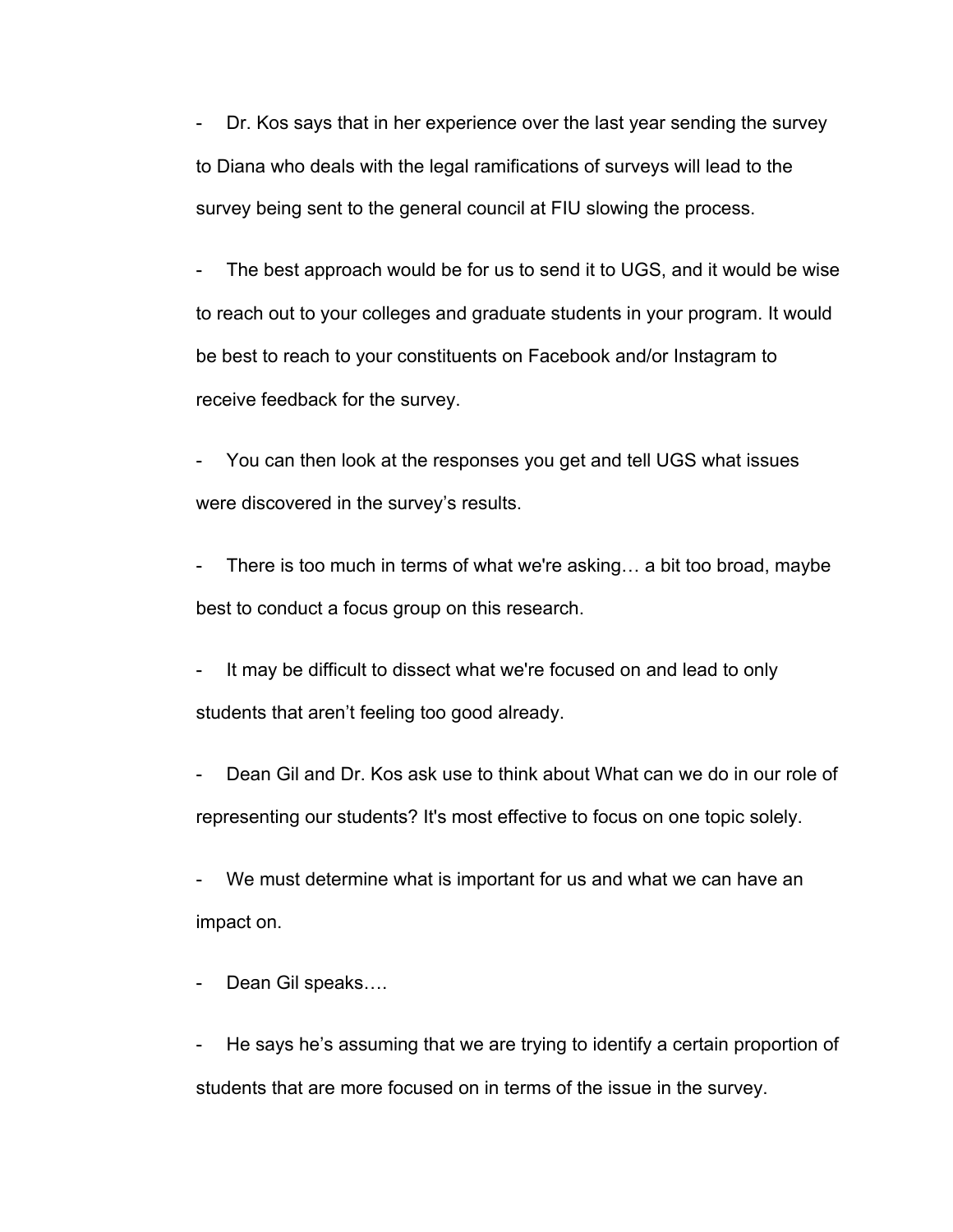- He says that if you put, I Don't Know as the first option many responses tend to choose that first option.

He states that it would be wise to advise legal to support the survey through the listserv of UGS.

- If we go through the graduate student listserv, we could go through the student affairs office.

- Dr. Kos speaks…

- She states that in the last three attempts they attempted to send a survey, that she has been waiting for a month and a half. The general council is working a bit slower.

- Dean Gil suggests that we look into the options of what we have to send out to the students or communicate with the students.

- A national study of several universities passed through the UGS and it was focused entirely on one simple question.

- All it takes is to find one graduate student in each program to help spread the word.

Rafi speaks...

He states that the last GPSC committee sent out a survey that didn't receive a great response from graduate students.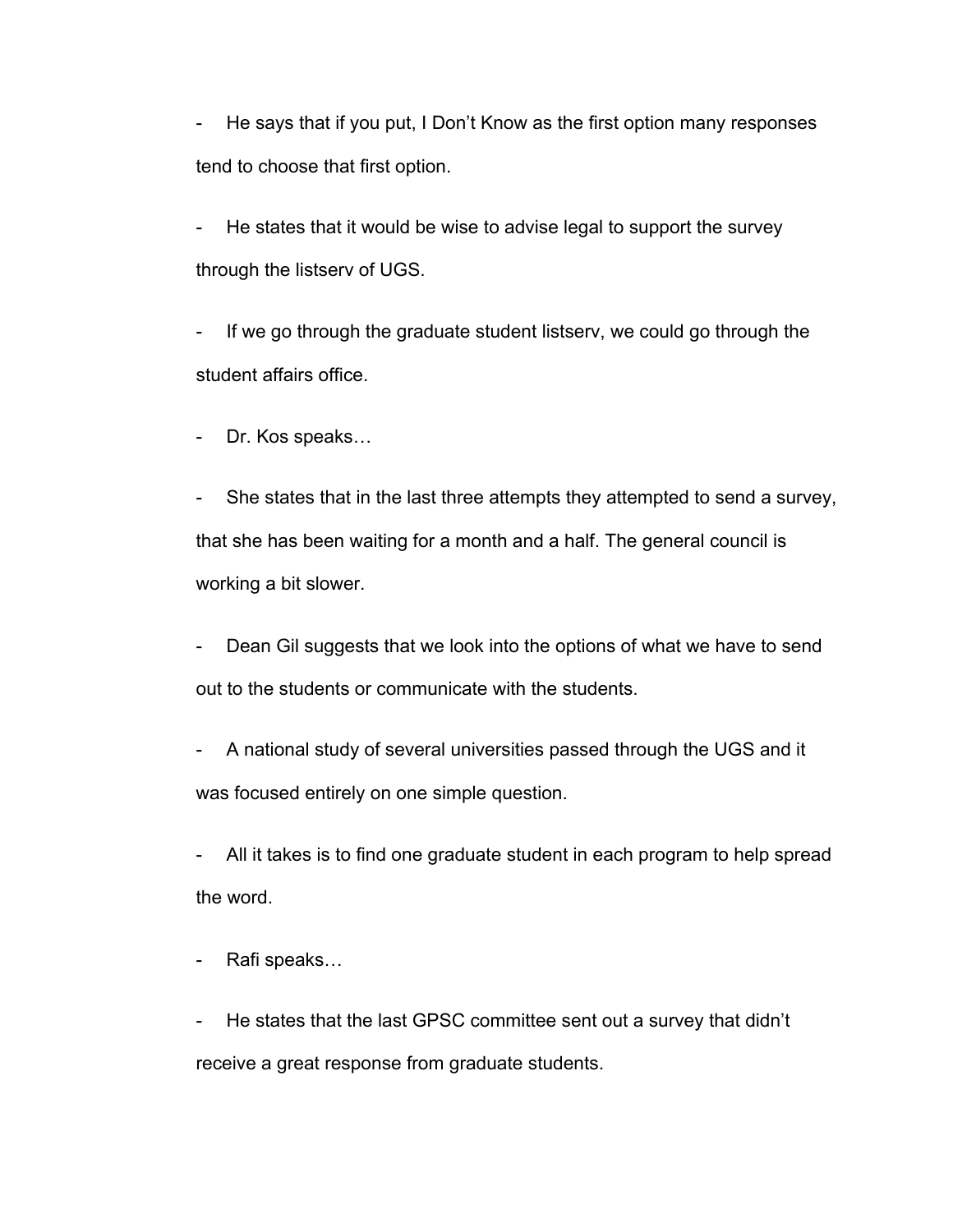- Dr. Kos speaks…

- She states that she didn't want to bombard the graduate students with the surveys.

- The responses often include a why are you bothering response from many students, which is why we must be sure it's a good reason.

Dr. Kos mentions how when she sent out the black graduate student survey she received many emails with interesting responses.

- If GPSC extends an invitation directly it may be more wise than sending out a survey with Claudia and Dr. Kos.

- Dr. Gil speaks…
- A short introduction regarding what we seek to accomplish with this survey would be wise and it grabs the students interest.

- They agreed that they will find a way to get out the survey and help out the GPSC committee.

- But we must finalize the question solely on one sole topic and sometimes it doesn't help you get the results you are seeking for data analysis.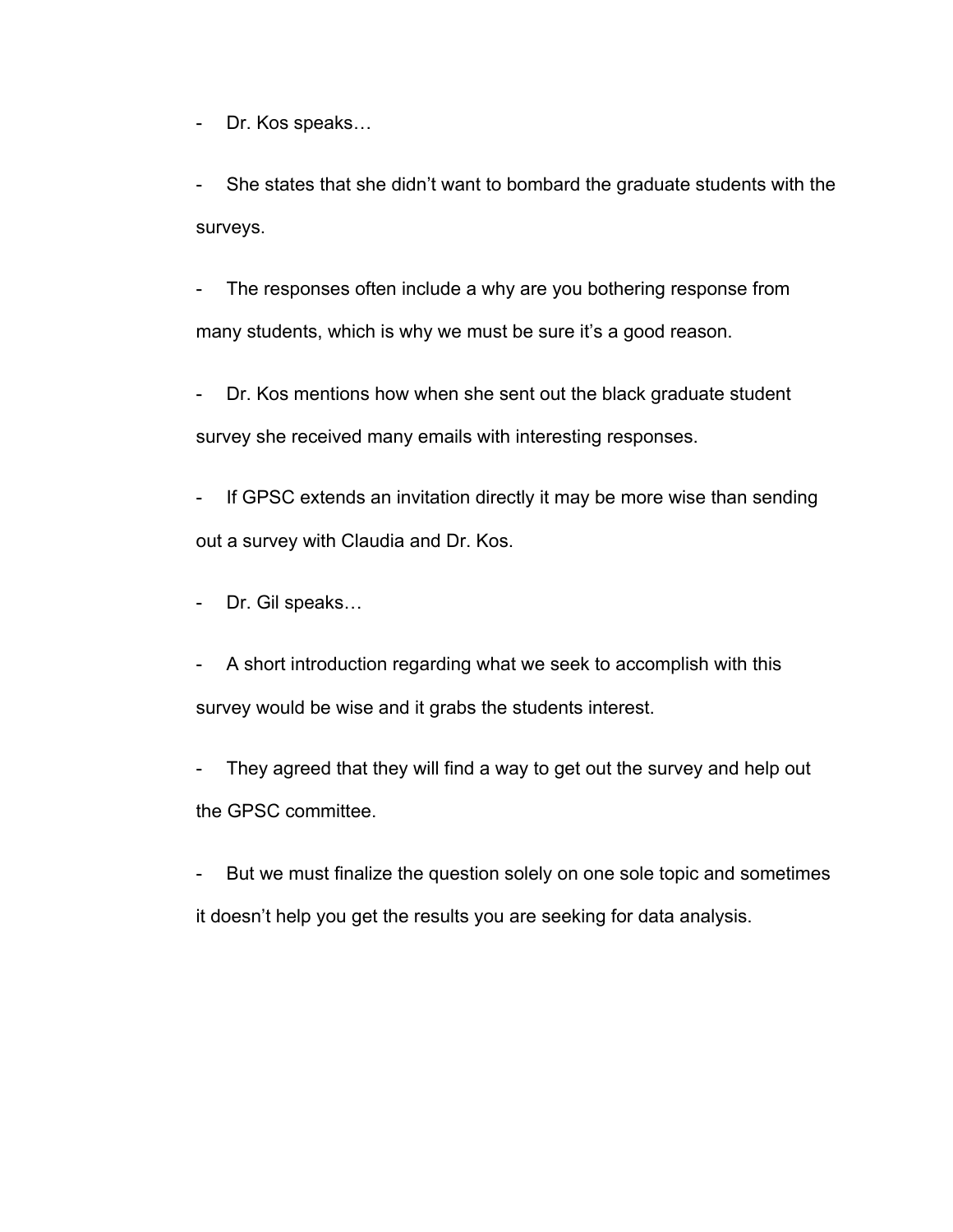2. UGS Townhall: Inviting appropriate guest speakers and graduate student concerns

- In regard to the former townhall we were scheduled to meet in March but due to the pandemic the event was postponed.

- Dr. Gil discusses that we can go back and attempt to do the townhall sometime during the Spring semester.

- He suggests that we can redo it and reschedule it for the beginning of the spring semester.

- Dr. Kos has notes regarding the points that they were going to discuss at the townhall back in March.

- The plans for the Spring are that students are most likely to be more face to face based however entirely on the current COVID19 situation that we have.

- They will touch base on the progress of this townhall being in person or virtual.

- 3. Graduate School Deans List (Master's Degree Students)
	- Sandro speaks regarding his initiative for a graduate student deans list

- He expressed that the deans list across all the departments in the university would be great for Masters degree students to be recognized for their academic achievements.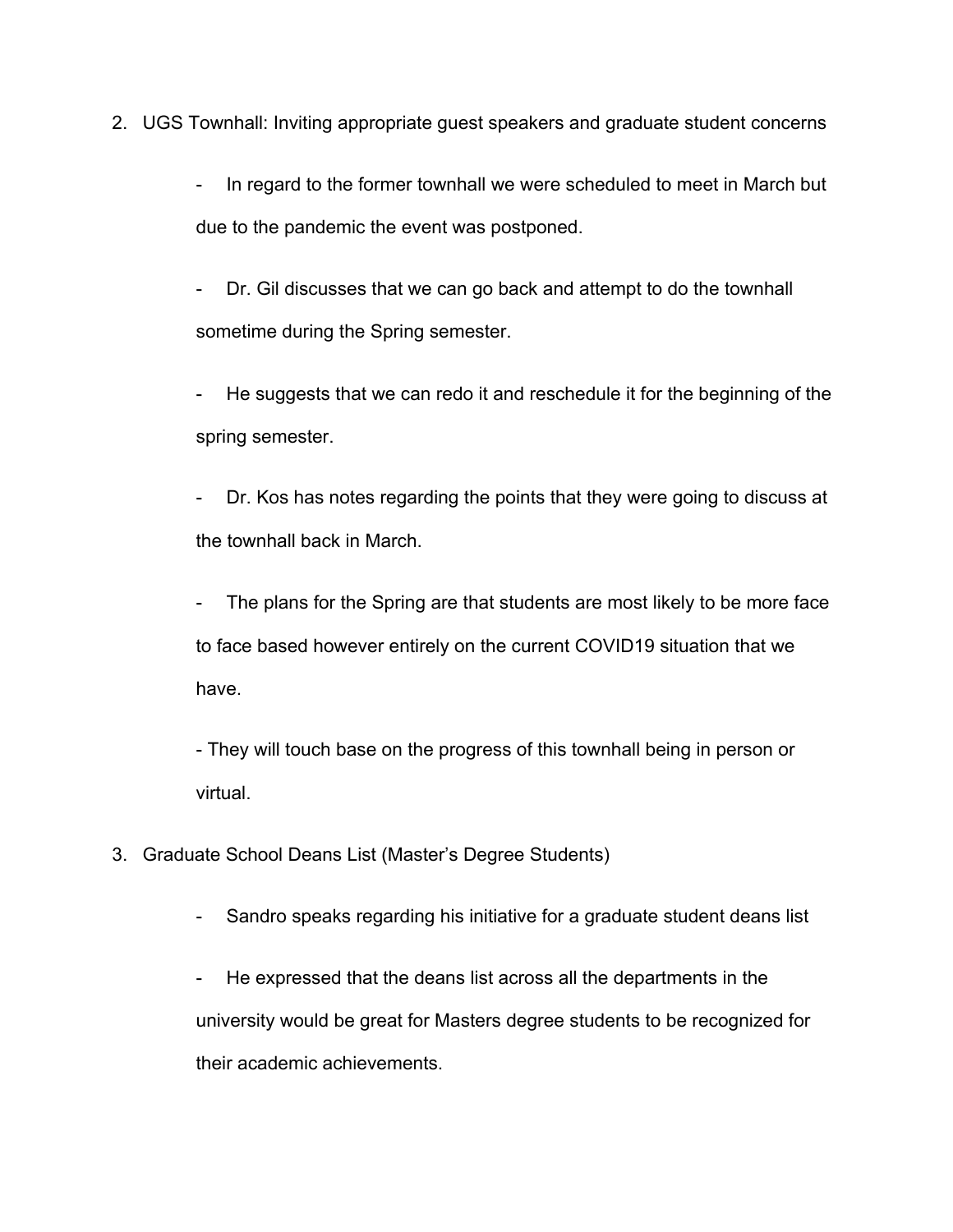- He expressed that this was one of his primary initiatives that he seeked to write as a senator.

He expresses that Masters students in his degree stated that after two or three years in their degree they would not receive any recognition for their academic achievements, just solely a degree.

He states that he has gotten 40 responses from Masters degree students and that 70% of these students have expressed support for such a deans list for Masters degree students.

Dean Gil speaks....

- He states he has no position on this initiative and that several graduate schools do have a deans list with specific criteria.

He states that they must be separated by college and that some places this comes from the dean of the graduate school.

Dr. Kos speaks...

- She states that already doing a graduate degree is already considered meaningful and that its expected for graduate students to perform at a high academic level. Dean Gil interjects stating Alabama Huntsville has a dean's list for graduate students.

Dean Gil states that the value of the deans list may help for applying for a PhD program or another track being beneficial in the long run.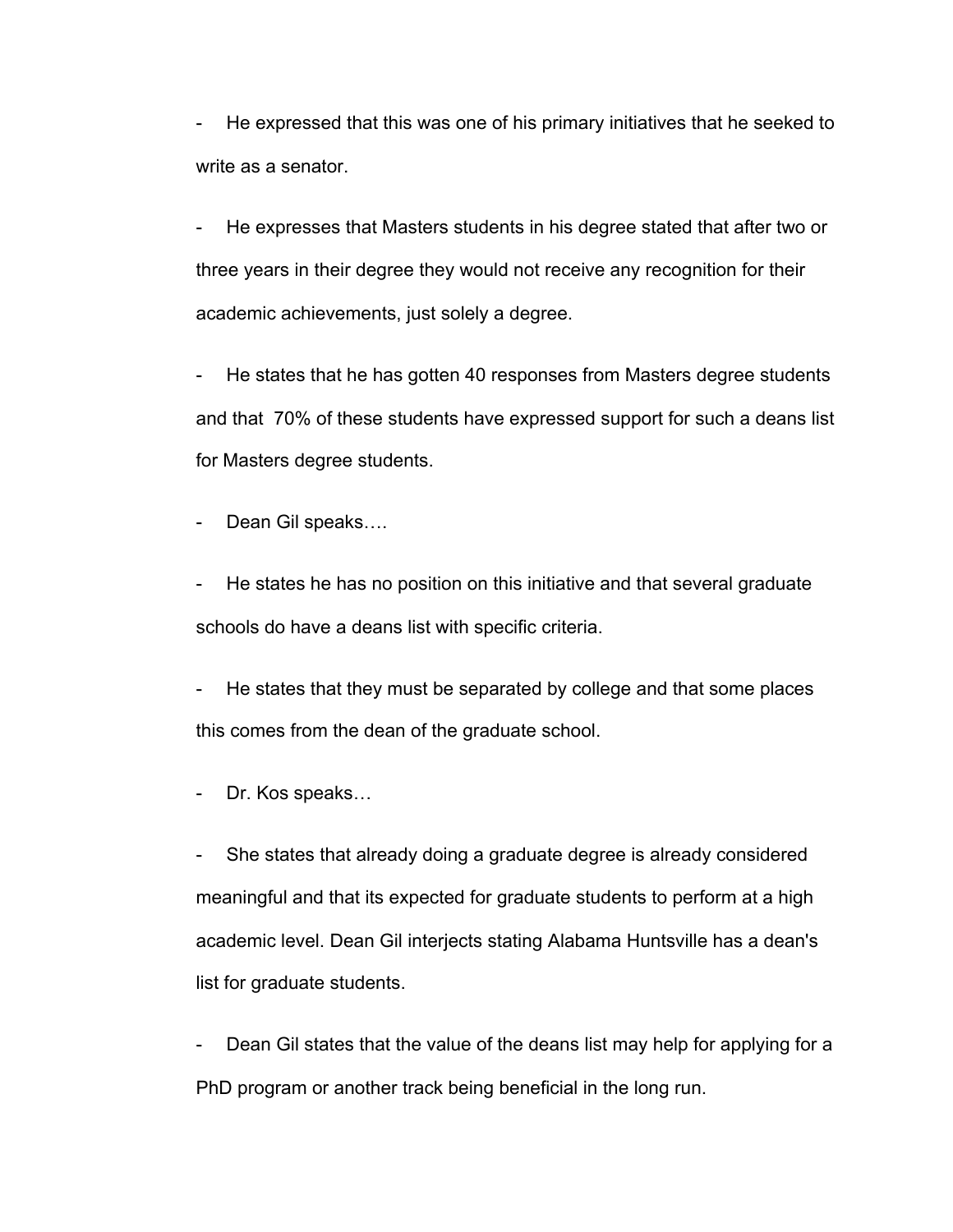- Dr. Kos states that graduate students tend to get very high marks in terms of grades and productivity.

Sandro states he's doing a master's in public administration.

- Dr. Kos will check with the registrar's office to see if they can progress this initiative.

Dean Gil states that the criteria for the Huntsville program looks at GPA, course load, and one other criteria. Recommends we read it.

- Dean Gil states that if you completed a graduate program that shows you that you've completed a professional degree.

- A preference may be given by the dean of the program, and if it's done by college the criteria may vary.

- He's supportive. We just have to figure out how to go about it moving forward.

4. The student advocacy committee meeting for the Meet your Deans event (Proposed Dates: 11/06/2020, 11/13/2020)

> - The SGA is proposing a potential event for Deans to attend an SGA sponsored event.

- Dr. Gil states whether its fine, that it works for him. He says that he will be able to attend the two event dates.

- Dr. Kos states that it's dependent upon the time of the event.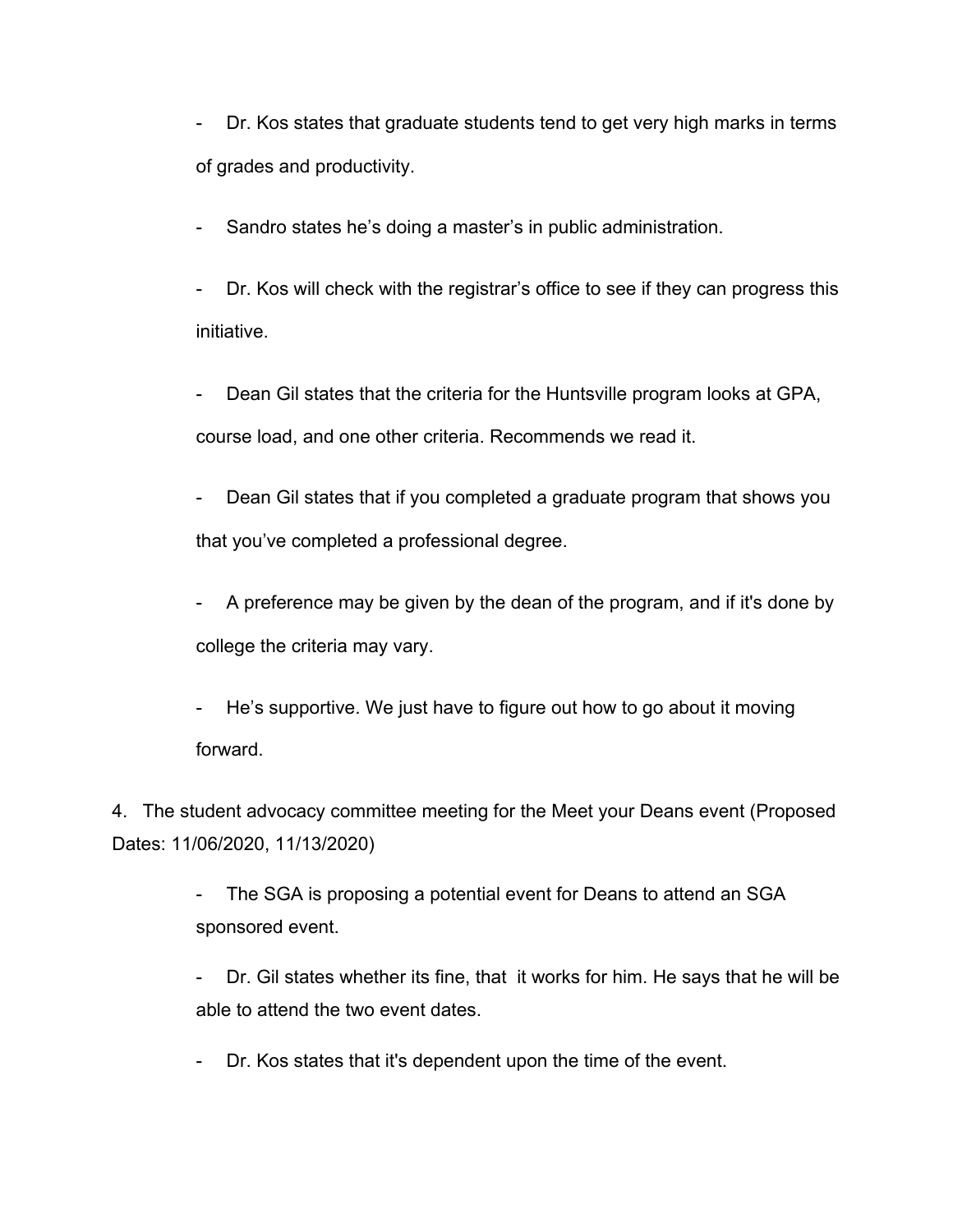- Sandro states that the event itself is at 6 PM, and we were provided both options of either the  $6<sup>th</sup>$  or 13<sup>th</sup>.

- She states that yes she can attend a meeting at 6 PM.

- We will follow up with the deans to attend the event.

5. Graduate student concerns with advisors and washroom issues for Muslim students.

- Students possibly from the electrical engineering department came and visited the GPSC to express their grievances regarding their religion.

- The committee is attempting to see if there is any way that Muslim students can help combat any issues they're experiencing as Muslim students.

- These students contacted the committee by email and shared their stories with us.

- They also never expressed if they met with their department chair or not.

- Dr. Gil discusses that they will investigate this matter to see if there is no problem.

They will investigate the issue and try to see what steps they can take in terms to trying to figure out what's going on.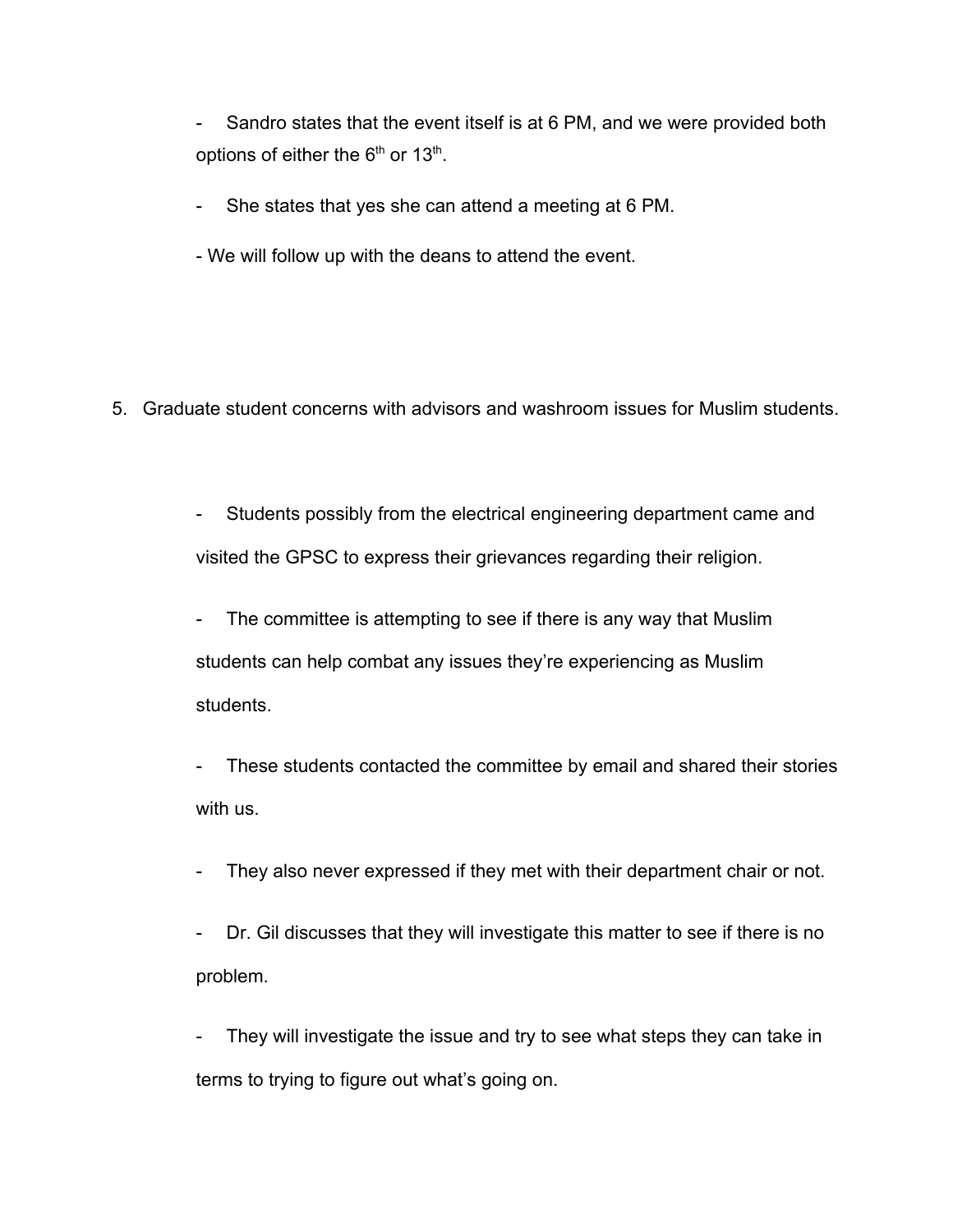- GAB will be presenting soon and look at the issues regarding the graduate school experience.

- Little separate rooms where everybody attended in regard to the graduate council.
- Michelle Thompson will be attending on Wednesday as part of the alumni series event for UGS.
- Certain names of Alumni and lists of Alumni would be perfect.
- Henry from NCI would be awesome to represent the certain careers for the graduate student community.
- He's from the national cancer institute.
- Dr. Kos states that people who most recently graduated would be most appropriate to attend this event.
- She says that having someone to speak regarding their recent graduate experience and current post doctorates would be most appropriate.
- Rafi states he's already emailed Dr. Eugene from the FAU business school.
- We will send an email regarding who to invite for this potential meeting.

- Dean Gil states we can get the lieutenant governor Jeannette Nunez with no problem.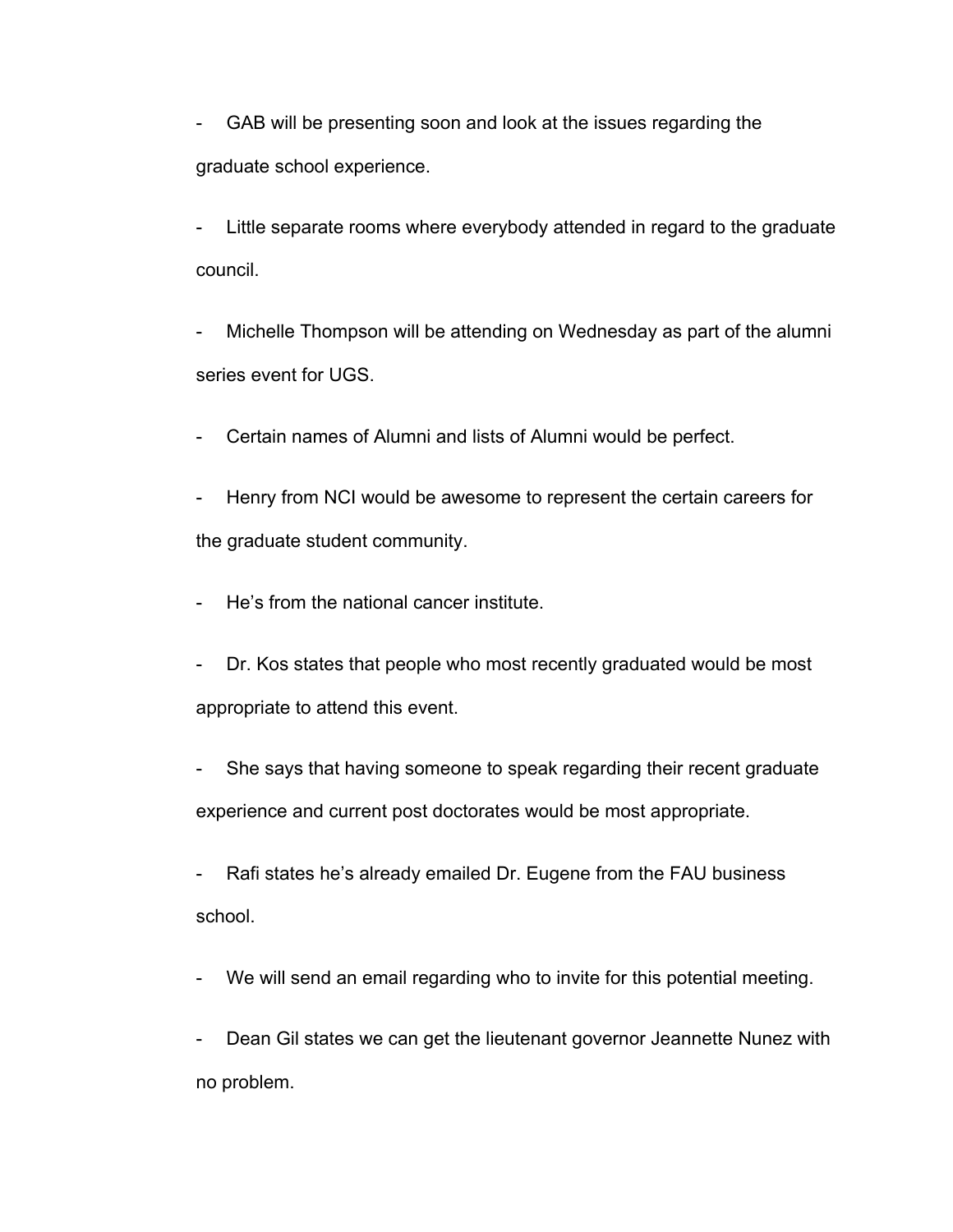- It would have to be alumni who have attended FIU graduate school.
- 6. Data acquisition Fellowship issues with major advisor and department itself
	- Rafi discussed the DAF that was discussed between the GPSC and deans.
	- Dr. Gil states that this was for giving travel money to students in particular.
	- He states that this was focused on a research fellowship not necessarily a data acquisition fellowship.
	- The Gil research fellowship would represent this particular point and was created at sometime last fall.
	- Dr. Kos states that there is money in the budget for this initiative
	- She says that she will let Dean Gil know about the fellowship initiative
	- She says that this fellowship would be for doctoral students that would advance to candidacy.
	- Dr. Gil states that he will take a look at it today.
	- Dr. Gil says that he will attempt to see if that is in the budget for this year.
- 7. Graduate Advisory Board Status

- GAB is in the process of selecting the GAB members and that Dr. Kos plans to help make GSAW a great event.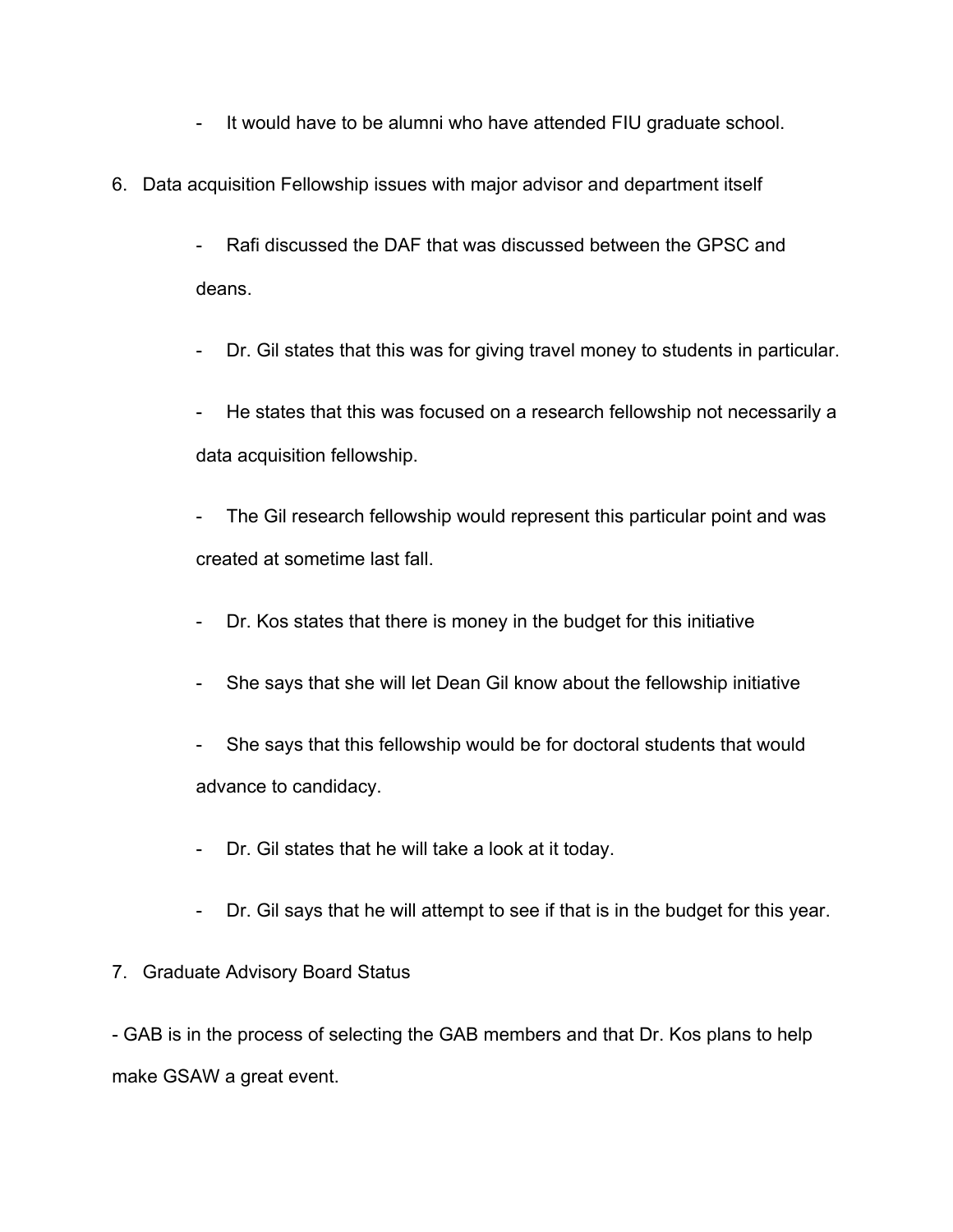- Dr. Kos states that the graduate advisory board will be meeting very soon and that they are currently shifting through a large selection of applications for GAB.
- She will notify the committee once a set date is agreed upon and a board is settled.

8. GSAW preparations and concerns whether the event will be virtual/in-person. What kind of format will the event have in place?

- Christian raises the topic of GAB and GSAW preparation for the Spring semester.
- He states that given the virtual nature of the meeting in the Spring that it would be wise to follow a certain platform conducted by other research conferences virtually.
- He provides the example of the Biomolecular Sciences Institute conference where they appointed students to certain break out sessions judged by an appointed faculty member of the institute.
- Dr. Kos states that she enjoyed the BSI conference and felt that the format was appropriate given the virtual environment we are dealing with in this COVID period.
- She states that it is helpful to get out the abstract communication earlier in the year to receive more interest in the GSAW event but that we need to make sure we know the specifics of the event before we send out communication.
- 9. GPSC budget allocation

Rafi asks if in Spring 2021 whether there will be any openings for physical travel for students for students.